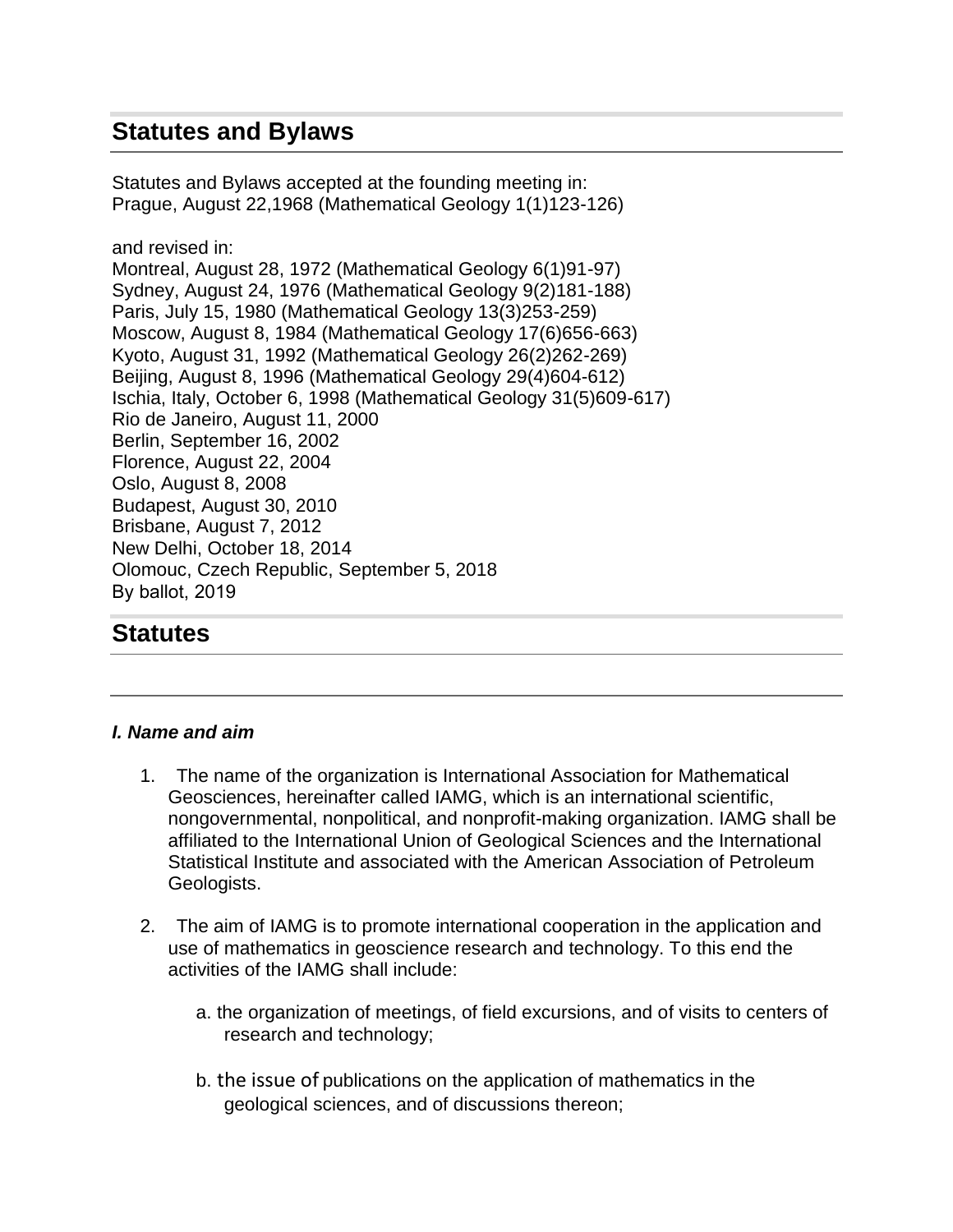c. cooperation with other organizations professionally concerned with applications of mathematics, statistics, informatics, and computer sciences to the biological sciences, earth sciences, engineering, environmental sciences, and planetary sciences.

#### *II. Membership*

3. IAMG accepts as members: geoscientists, statisticians, and other interested individuals or organizations.

#### *III. Administration*

- 4. The affairs of IAMG shall be administered by the membership through General Referendums (Article 5), and on behalf of the membership by the Council (Articles 10-12) and Delegate Assemblies (Articles 6-9). The will of the membership as expressed in the results of General Referendums is the highest authority of IAMG.
	- a. A committee is defined to be a standing group to deal with business or issues of a permanent nature, whereas a commission is a task force to deal with a short-term need. Unless otherwise specified in the Bylaws, committee members remain in office until the end of the term of the voting members of the Council and are eligible for reappointment. The President or a Council Member designated by the President shall be a non-voting member ex officio of any commission or committee.
	- b. The Council has the power to appoint any commission and committee it may deem necessary for the scientific and administrative work of the IAMG. The power to dissolve a commission or committee rests with the Council. The Chair of any commission or committee shall be appointed by the Council.
	- c. A General Referendum or Delegate Assembly may direct the Council to appoint commissions or committees.
- 5. In a General Referendum, all members in good standing (as specified in Article 2 of the Bylaws) may vote on any issues put to the IAMG membership by the Council.
	- a. All General Referendums will be announced by the Council. Notice of questions to be voted on in a General Referendum shall be given to the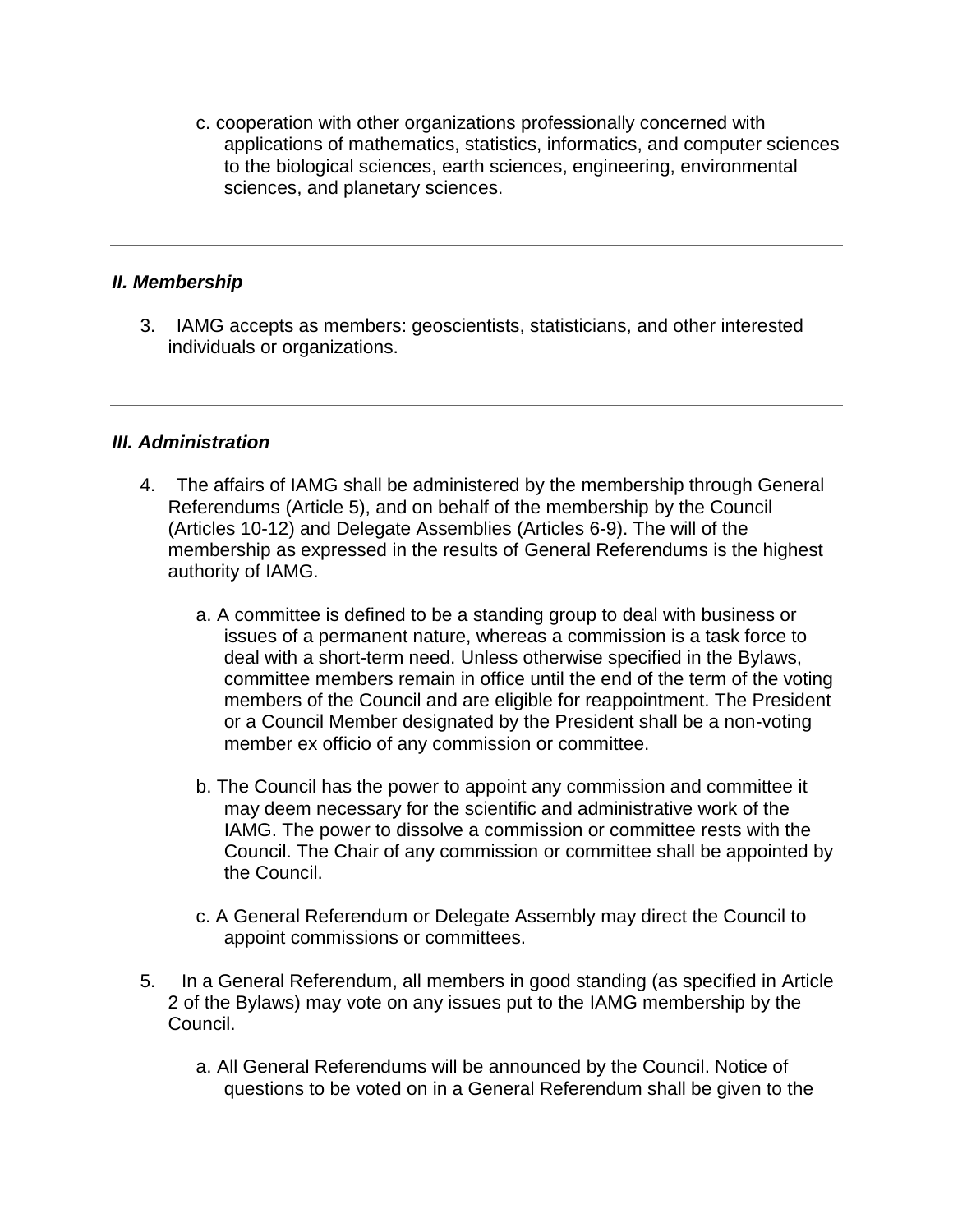members at least one (1) month in advance of the General Referendum except as specified in Article 24 of the Statutes.

- b. All General Referendums will be supervised by the Secretary General, except as specified in Article 11, paragraph g.
- c. General Referendums may be held at any time deemed necessary by the Council — acting on its own initiative, at the request of 25% of the membership, or as directed by a Delegate Assembly. (Article 7e)
- d. Voting in a General Referendum shall be by electronic ballot, using the Internet, with open voting lasting two (2) weeks. Decisions of a General Referendum shall be based on a simple majority of votes. If there is a parity of votes, the President (or, in the President's absence, the Vice President or, in the Vice President's additional absence, the Secretary General) has the deciding vote. However, decisions on amendments to the Statutes and Bylaws and on dissolution of IAMG shall be transacted as determined by Articles 22-25.
- 6. A Delegate Assembly is a business meeting of IAMG open to all IAMG members in attendance at an IAMG Symposium (held at an International Geologic Congress—IGC) or at an IAMG annual conference.
	- a. All members in good standing (as specified in Article 2 of the Bylaws) have the right to attend a Delegate Assembly, to participate in the debates, and to vote on all called questions during a Delegate Assembly.
	- b. In voting, each member of IAMG has one (1) vote. Each member institution may appoint one (1) representative who has one (1) vote.
	- c. A Delegate Assembly held during the IAMG Symposium at an IGC shall be designated a Quadrennial Delegate Assembly unless an IAMG annual conference is held in the same year as an IGC, in which case the Delegate Assembly at the annual conference shall be designated as the Quadrennial Delegate Assembly.
- 7. In a Delegate Assembly, participants may:
	- a. receive and discuss reports from the Officers and Council;
	- b. receive and discuss reports from the committee and commission Chairs, and from persons to whom special tasks have been entrusted by a General Referendum, the Council, or a previous Delegate Assembly;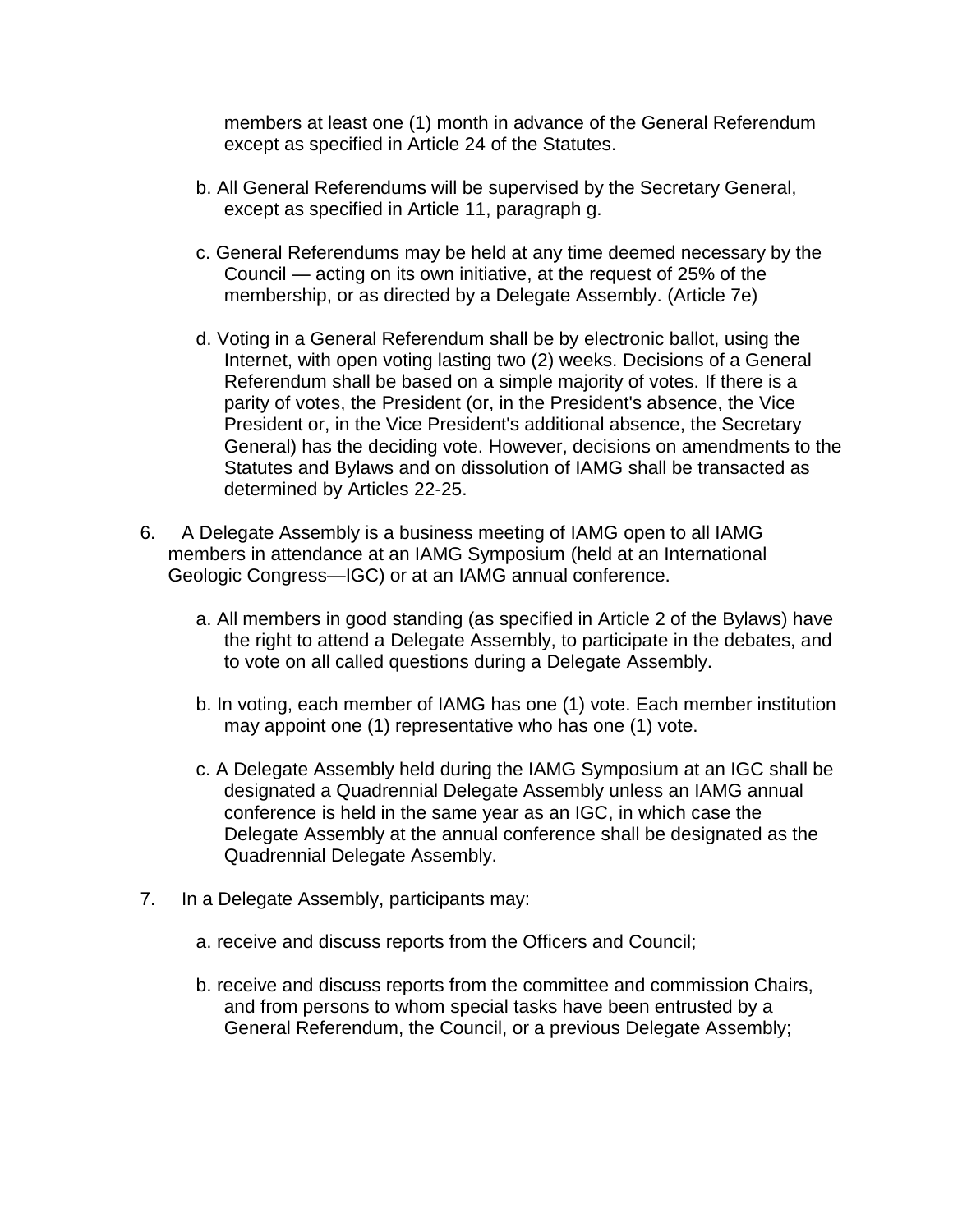- c. review results of voting in all General Referendums including those on amendments to the Statutes and Bylaws and on election of Officers and Councilors, if any, since the previous Delegate Assembly;
- d. propose amendments to the Statutes and Bylaws;
- e. direct the Council to present specific questions to the membership in General Referendums;
- f. direct the Council to consider specific issues, including appointment of specific commissions or committees;
- g. conduct any other pertinent business.
- 8. Voting at a Delegate Assembly shall be by ballot or show of hands, at the discretion of the Chair. Decisions of a Delegate Assembly shall be based on simple majority of votes. If there is a parity of votes, the President (or, in the President's absence, the Vice President or, in the Vice President's additional absence, the Secretary General) has the deciding vote.
- 9. The President and the Secretary General of the Council (or individuals designated by them) shall be the Chair and the Secretary, respectively, of Delegate Assemblies.
- 10. The Council consists of sixteen (16) members: twelve (12) voting members and four (4) non-voting members. No person shall occupy more than one Council position at any one time, with the exception noted in paragraph f.
	- a. Eleven (11) of the voting members of the Council shall be directly elected as specified in Article 11, paragraph h. of these Statutes:
		- i. the President,
		- ii. the Vice President,
		- iii. the Secretary-General,
		- iv. the Treasurer,
		- v. six (6) Ordinary Council Members,
		- vi. the representative from the host country for the next International Geological Congress.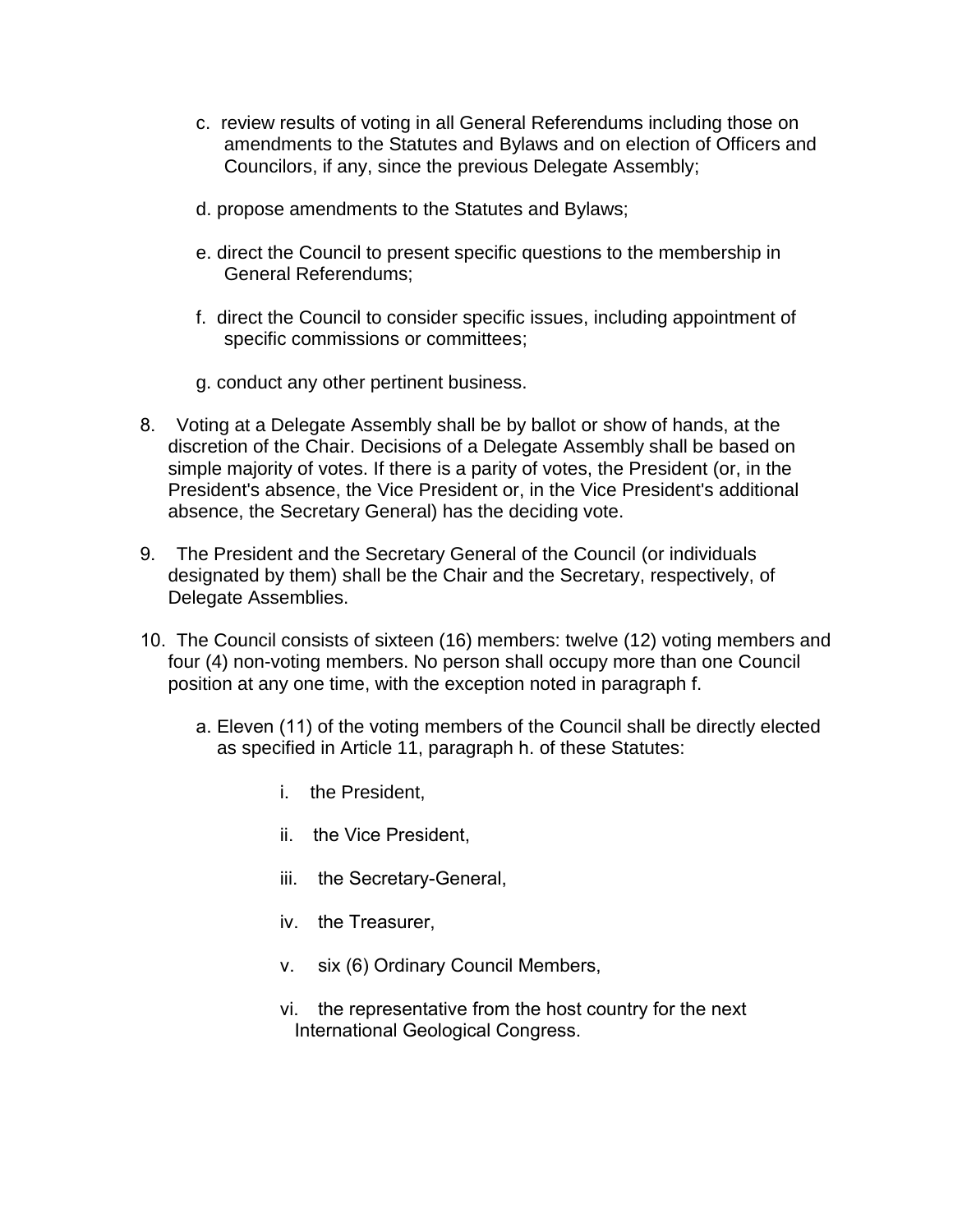- b. The final voting member is the immediate Past President.
- c. The four (4) non-voting members shall be appointed by the Council, subject to contractual obligations with journal publishers. They are:
	- i. three Editors-in-Chief, one for each of the three IAMG journals
	- ii.the Newsletter and Website Editor.
- d. The President, the Vice President, the Secretary General, and the Treasurer are hereafter referred to as the Officers of IAMG and are the four (4) members of the Executive Committee.
- e. The term of office of the voting members of the Council is from the end of one Quadrennial Delegate Assembly until the end of the next Quadrennial Delegate Assembly. However, if the next Quadrennial Delegate Assembly is held in conjunction with an IGC that occurs prior to the month of August (with no additional IAMG annual conference in the same year) the term of office of the voting members of the Council shall end for the old Council and begin for the new Council on 1 September of that year.
	- i. The President shall not be eligible for more than one (1) term of office as President, immediately following which they will serve

one (1) term on the Council as Past President. If, during their term as Past President on the Council, they serve as on officer of another geoscience association, union or society, their position on the IAMG Council shall be a nonvoting position.

- ii, All other voting members of the Council can serve for no more than two (2) consecutive terms.
- iii. The Newsletter and Website Editor serves until replaced by the Council.
- iv. The Editors-in-Chief serve until their positions with the journal publishers cease.
- f. If the office of President becomes temporarily or permanently vacant during the Council's term of office as specified in Article 10, paragraph g of these Statutes, the Vice President shall act as President. If any other of the elected Council positions mentioned in paragraph a. becomes permanently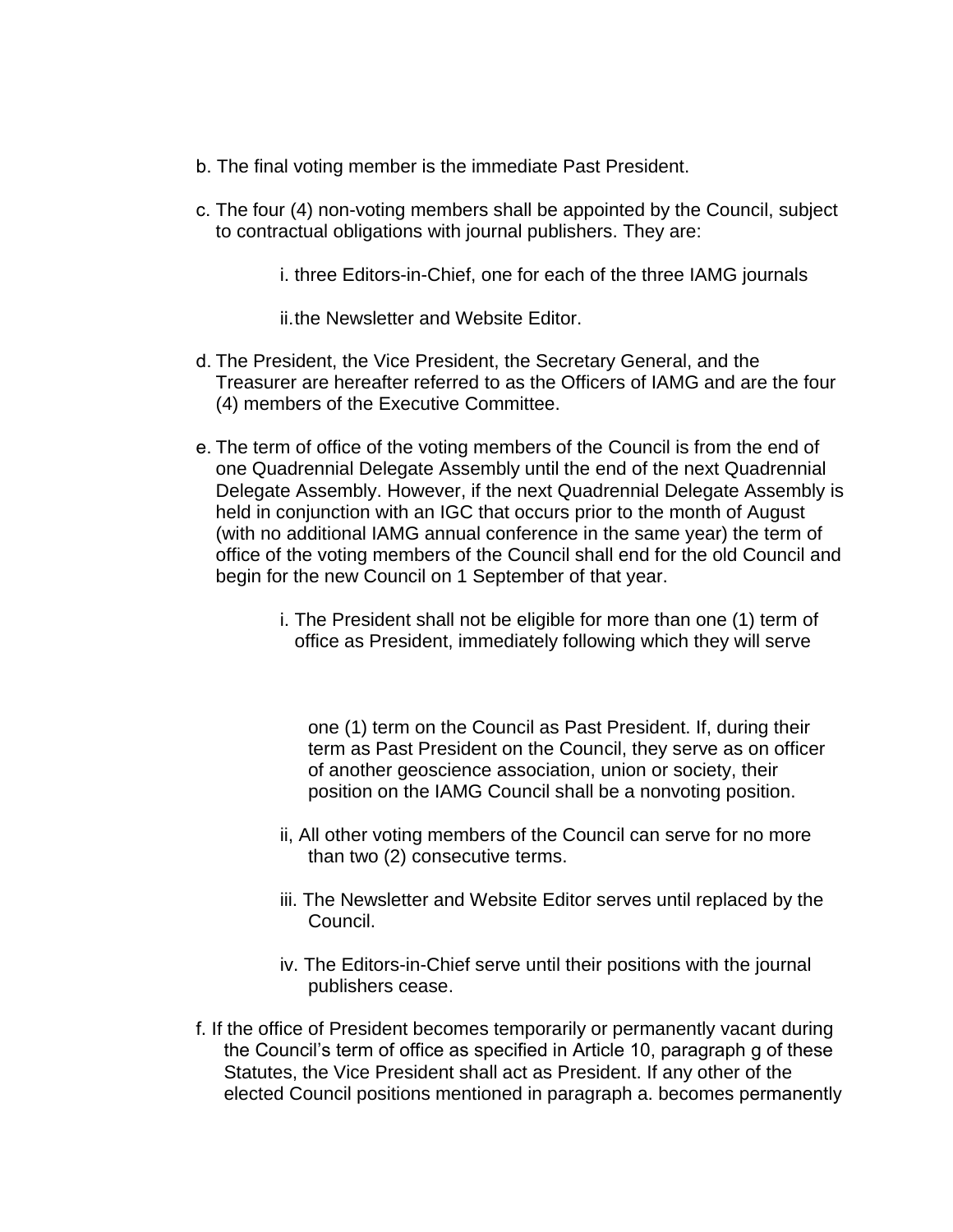vacant between Quadrennial Delegate Assemblies, including the position of Vice President, a replacement shall be appointed by the Council to serve for the remainder of the term of office.

- 11. At least one (1) year before the end of the Council's term of office as specified in Article 10, paragraph g of these Statutes, the Council shall appoint a Nominating Commission to develop a list of candidates for the eleven (11) elected Council seats determined by Article 10, paragraph a, of these Statutes.
	- a. The President or a Council Member designated by the President shall be the nonvoting Chair.
	- b. The Nominating Commission shall consist of five (5) voting members in addition to the Chair;
	- c. A Vice-Chair shall be selected by the Commission's voting members from among its voting members.
	- d. No currently serving Council member may be a voting member of the Nominating Commission.
	- e. No serving member of the Nominating Commission can be nominated for any of the offices.
	- f. Each candidate for President will nominate a candidate for Secretary General. Voters shall be allowed to vote for one (President, Secretary General) pair.
	- g. The Nominating Commission shall report to the Council its list of candidates no later than nine (9) months prior to the Quadrennial Delegate Assembly.
	- h. The general voting for Officers and Councillors will be conducted through a General Referendum starting at least three (3) months prior to the Quadrennial Delegate Assembly. This General Referendum shall be supervised by the Vice-Chair of the Nominating Committee.
	- i. At the conclusion of voting the Vice-Chair shall report the results of the election to the Council. This concludes the work of the Nominating Commission.
- 12. The Council conducts the work of IAMG during the Council's term of office as specified in Article 10, paragraph g of these Statutes in accordance with the Statutes, Bylaws, recommendations and directives of Delegate Assemblies and results of General Referendums.
	- a. The Council is empowered to suspend a Bylaw temporarily, subject to approval of a Delegate Assembly or the IAMG membership in a General Referendum.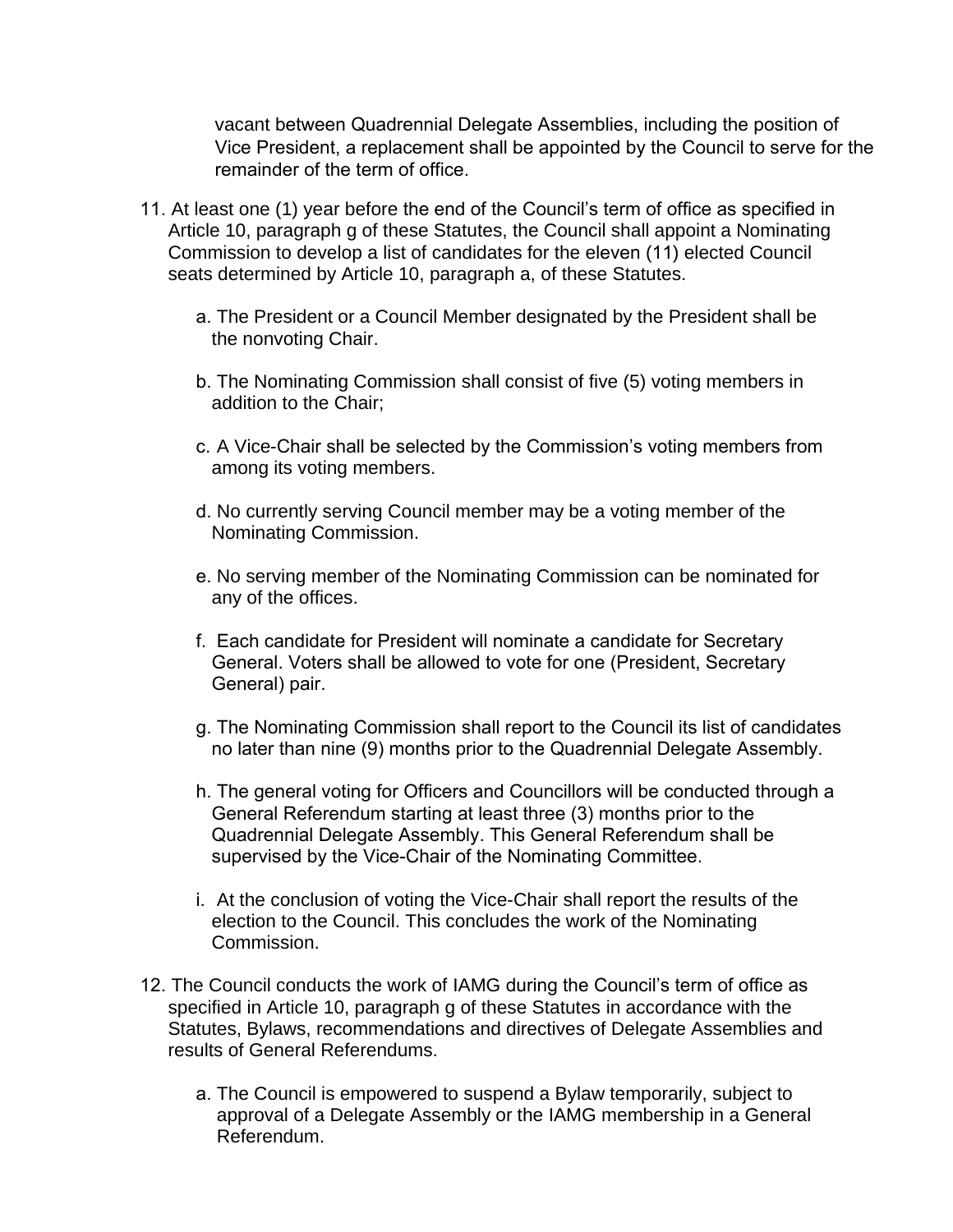- b. Decisions of the Council are by simple majority. Each member has one (1) vote. If there is a parity of votes, the President (or, in the President's absence, the Vice President or, in the Vice President's additional absence, the Secretary General) has the deciding vote.
- c. A quorum shall be at least half the voting members of the Council and include at least two (2) of the officers.
- d. The Council has the power to conduct its business by post, by e-mail, by using the IAMG website or by video conferencing over the Internet.
- e. Reports from Officers, Council, committee Chairs and persons to whom special tasks have been entrusted by the membership, the Council or a Delegate Assembly may be included in the transactions of Council meetings held during annual IAMG conferences or quadrennial IAMG Symposia (Articles 18-21).

### *IV. Domicile and representation*

13. The legal domicile of IAMG shall be established and published by the Council and shall remain in effect until the Council changes it. All contracts involving IAMG shall be signed by the President and one of the officers. The President is the official representative of IAMG, but the President may appoint a proxy to represent IAMG at certain functions.

### *V. Finances*

- 14. The business of IAMG shall be carried on without the purposes of financial gain for any individuals or adhering organizations. Membership fees shall be as laid down in the Bylaws.
- 15. The income of IAMG, such as membership fees, royalties and contributions from other sources, shall be held in custody by the Treasurer. The Treasurer shall hold the IAMG funds in such a way that they are readily available for the activities of IAMG. With the exception of a money market or checking account with funds necessary for the regular operating expenses of the IAMG, all financial assets of the IAMG shall be held in investment accounts requiring the signatures of both the Treasurer and the President for withdrawal of funds.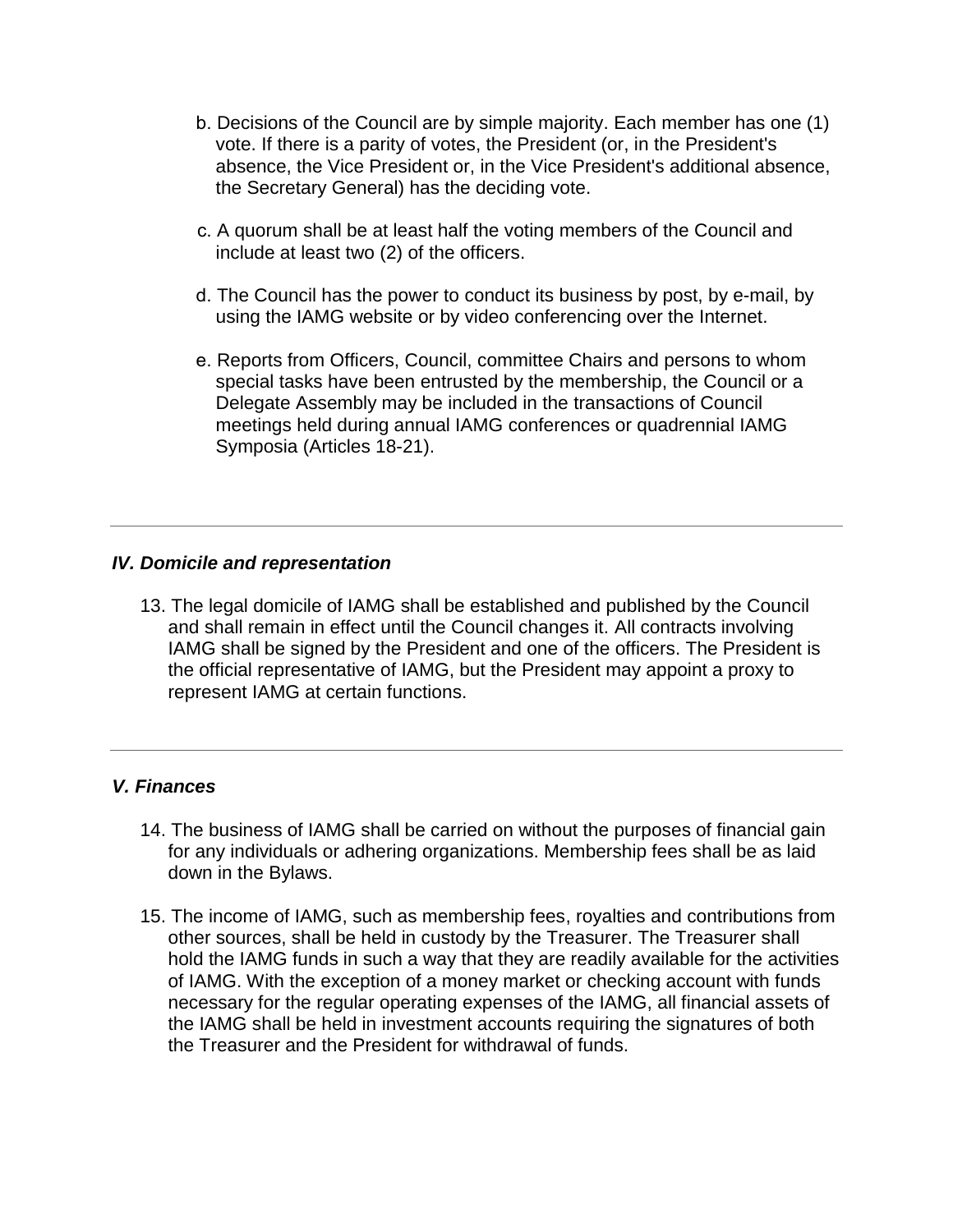- 16. IAMG is under no obligation to pay expenses that are incurred without the sanction of the Treasurer and the President. The members of the Council shall receive no salaries. Items that may properly be charged as expenses include office expenses, printing expenses, publishing expenses, and travel expenses.
- 17. Each year the Treasurer shall contract the services of a certified accounting firm to review the accounts of the IAMG. The report of the reviewers shall be quoted in the balance sheet presented to the Council.

#### *VI. International meetings on mathematical geosciences*

- 18. IAMG shall promote a symposium on mathematical geosciences to be held in association with the quadrennial International Geological Congress (IGC) and a conference on mathematical geosciences to be held annually in the intervening years. IAMG may hold an annual conference on mathematical geosciences during the same year as the IGC if deemed appropriate by the Council.
- 19. Individuals wishing to host an annual IAMG conference shall develop a proposal and form a conference Organizing Committee (with Local Organizing and Scientific Subcommittees) as specified in the *Guidelines to organize IAMG conferences*. The IAMG Treasurer and members of the IAMG Meetings Committee shall become advisory members of the Organizing Committee named in any proposal accepted by Council. The Officers and Council of the IAMG shall support the Organizing Committee in every possible manner.
- 20. For the purpose of paying for local expenses in conjunction with an annual IAMG Conference, the Organizing Committee shall have accounts separate from those of IAMG. The Local Organizing Subcommittee shall contract the services of a certified accounting firm to review the accounts of the Organizing Committee and assist in preparation of any tax forms and payments required by the host country.
- 21. The Council:
	- a. shall request proposals to organize the annual IAMG conferences.
	- b. has the right to select the most suitable proposal for a given year, or to reject them all.
	- c. may accept invitations to organize or sponsor other conferences or conference sessions on mathematical geosciences jointly with other professional organizations.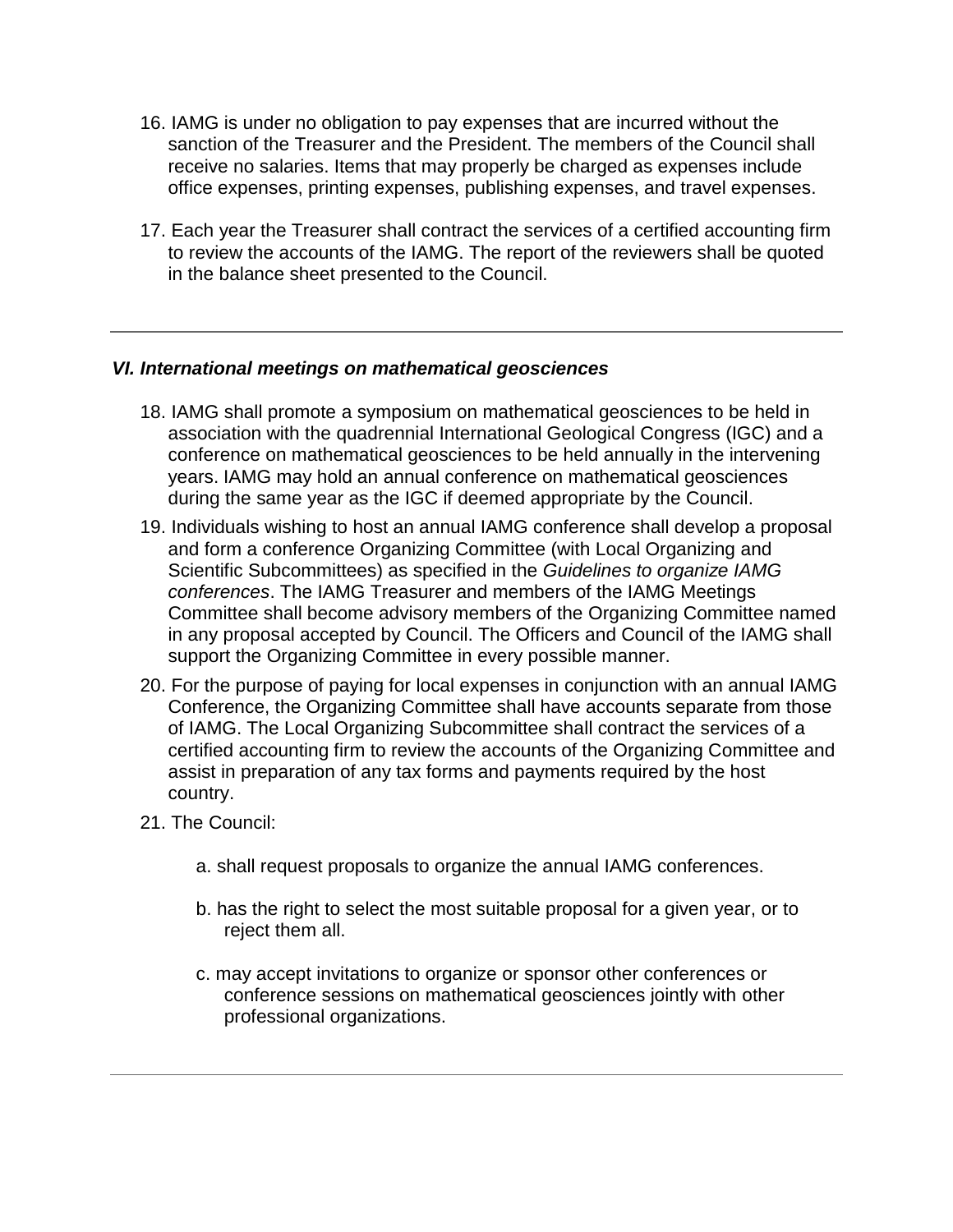### *VII. Amendments to the Statutes and dissolution of IAMG*

- 22. The Statutes of IAMG can be amended only through a General Referendum. Proposals for amendments must be received by the Secretary General at least two (2) months before this General Referendum.
- 23. Any proposal for the dissolution of IAMG must be received by the President and Secretary General at least four (4) months before the General Referendum considering the dissolution.
- 24. Proposals for dissolution of IAMG shall be sent to the members not later than two (2) months before the General Referendum.
- 25. A two-thirds majority of voting IAMG members shall be required for amendments of the Statutes and for dissolution of IAMG to be accepted.
- 26. In the event of dissolution of IAMG, its assets shall pass to the International Union of Geological Sciences (IUGS). If the IUGS is, at the time of the IAMG's dissolution, no longer in existence, no longer qualified as an exempt organization under section 501(c)(3) of the United States Internal Revenue Code of 1954 (or the corresponding provision of any future United States Internal Revenue law), or unwilling or unable to accept the assets of the IAMG, then the IAMG assets shall be distributed exclusively for charitable and scientific purposes to an organization or organizations that are qualified as exempt organizations under section 501(c)(3) of the United States Internal Revenue Code of 1954 (or the corresponding provision of any future United States Internal Revenue law). Should IAMG financial assets be held in other countries, tax exempt requirements shall again be examined and appropriate arrangement shall be made for distribution of IAMG financial assets in the event of dissolution of the organization.

## Bylaws

### *I. Membership*

1. The Association offers two main types of membership: individual and institutional. Individual Members can be Regular Members or Student Members. Any individual interested in the activities of the Association qualifies to be a Regular Member. Individuals who have served the IAMG beyond the call of duty may be offered to become Honorary Life Members. A Student Member needs to be enrolled at a university of acceptable academic standards.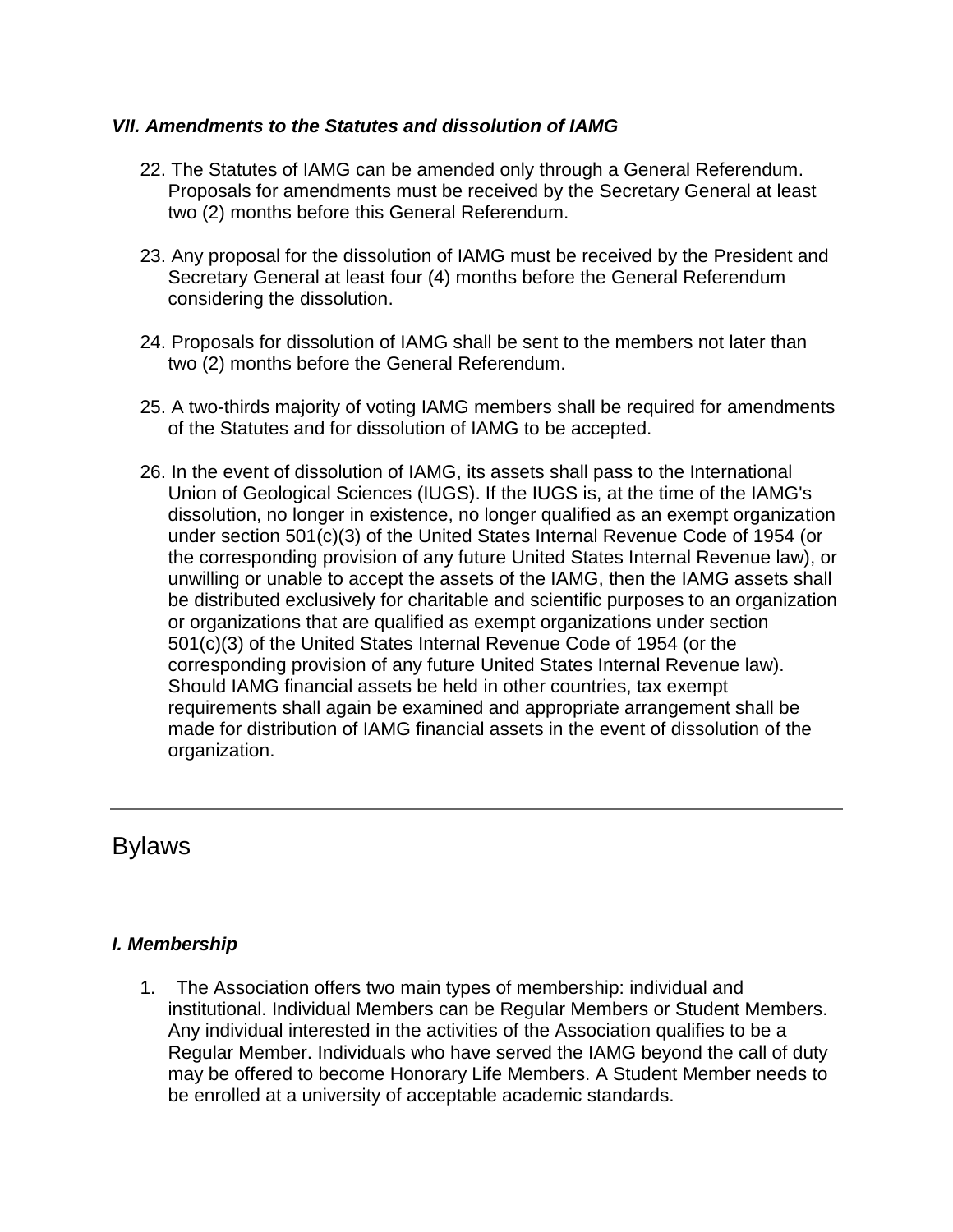2. Dues and benefits shall be determined by Council and published on the IAMG Website [\(http://www.iamg.org\)](http://www.iamg.org/). Membership is established upon joining the IAMG. To maintain membership in good standing, the annual dues must be paid before January 31 of the year to which they relate. Dues are not refundable.

## *II. Appointments*

- 3. Not more than two (2) Ordinary Members, and, in all, five (5) voting members of the Council, shall be from the same country. This Bylaw shall be reviewed at every Quadrennial Delegate Assembly.
- 4. Any Officer or Council Member who resigns or who is more than one (1) year in arrears of dues shall be replaced by majority vote of the Council from nominations made by the President. The newly appointed member shall fill the unexpired term of office and shall be subject to the same conditions of office as outlined in the Statutes and Bylaws of the IAMG.
- 5. The Editors-in-Chief of the IAMG journals, in consultation with the Council and the Publishers, shall be empowered to appoint one (1) Deputy Editor, up to ten (10) Associate Editors, and up to thirty (30) other Editorial Board members. The Newsletter and Website Editor shall be empowered to appoint one (1) Deputy Editor, and up to ten (10) Associate Editors.
- 6. The President shall appoint an Archivist to be responsible for maintaining the permanent records and files of the IAMG. The President shall be empowered to appoint a Historian to document the history of the association.
- 7. The Chair of a committee or commission, in consultation with the Council, shall appoint the members of the committee or commission.

### *III. Topical sections*

- 8. Topical or regional sections may be constituted within the IAMG. Application for forming a topical or regional section is to be made to the Council.
- 9. A topical or regional section may be formed if the membership of a group of members with similar interests or from the same region deems it desirable, conforms to the Statutes and Bylaws of the IAMG, and submits a report to the Secretary General annually.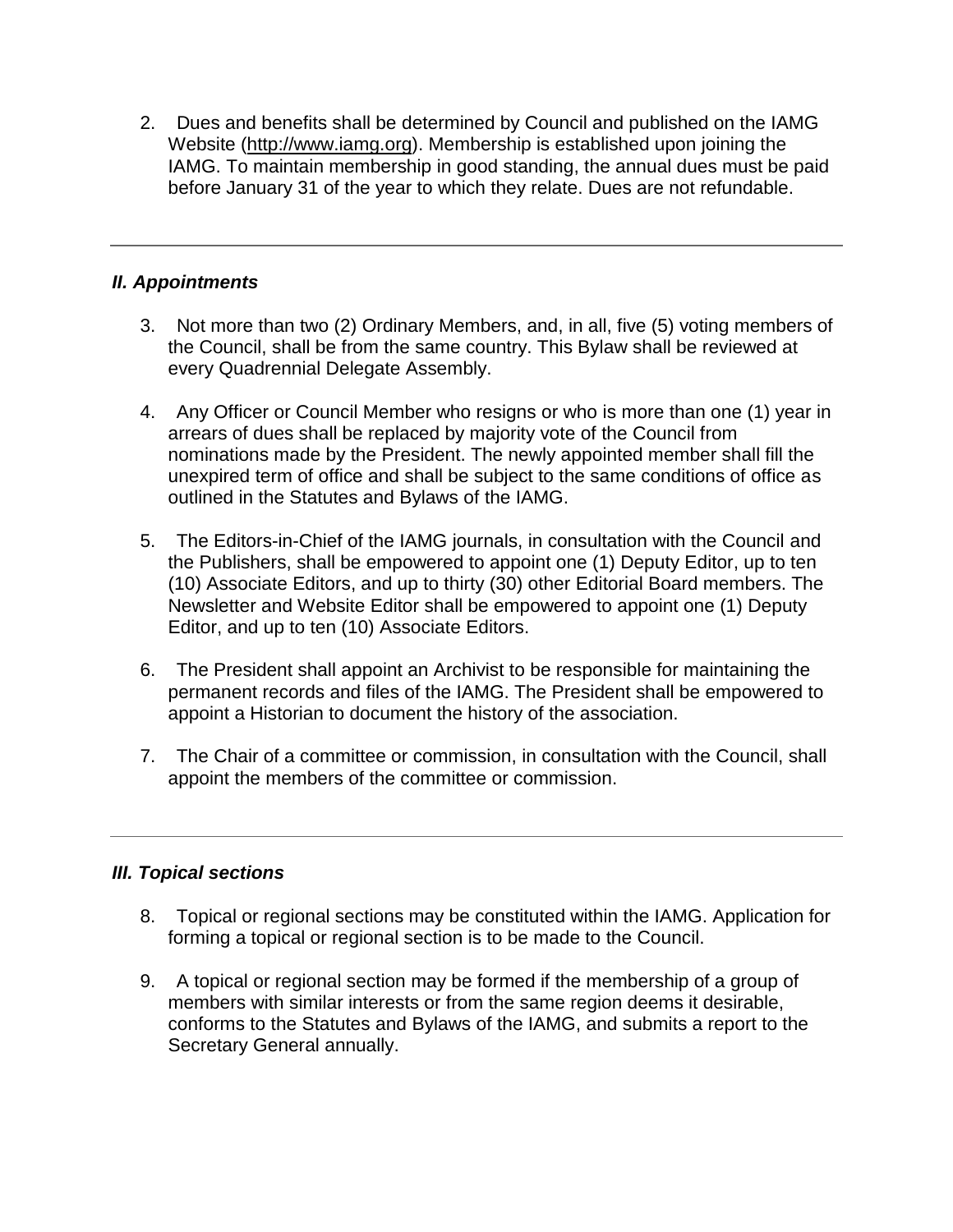10. Topical or regional sections shall be responsible for formulating their own Bylaws and regulations.

### *IV. Awards*

- 11. The Council, as determined by Article 4 of the Statutes and Bylaw 7, shall appoint a committee, known as the Awards Committee, that consists of six members of the Association (the chair, four ordinary members, and the President, or a Council Member designated by the President, acting as nonvoting member ex officio), to seek nominations, select recipients, and announce winners of the William Christian Krumbein Medal, the Felix Chayes Prize for Excellence in Research in Mathematical Petrology, the John Cedric Griffiths Teaching Award, and the Andrei Borisovich Vistelius Research Award. Each member of the Awards Committee shall be appointed for a term of four years, with terms of members overlapping. Members of the Awards Committee shall be ineligible to receive any of the Association's awards while serving on the Committee.
- 12. The William Christian Krumbein Medal is the highest award given by the Association and the recipient shall be so honored and acknowledged. The Krumbein Medal is awarded to senior scientists for career achievement, which includes (a) distinction in application of mathematics or informatics in the earth sciences, (b) service to the IAMG, and (c) support to professions involved in the earth sciences. There is no stipulated preference for fields of application within the earth sciences.
- 13. The Felix Chayes Prize for Excellence in Research in Mathematical Petrology is a cash prize endowed in honor of Felix Chayes that shall be given to recipients of exceptional potential and proven research ability. The prize shall be presented for outstanding contributions to statistical petrology or related applications of mathematics or informatics. Prospective recipients should be in mid-career.
- 14. The John Cedric Griffiths Teaching Award shall be presented to honor outstanding teaching, with preference for teaching that involves application of mathematics or informatics to the Earth's nonrenewable natural resources or to sedimentary geology. Age or academic status are not conditions for the award.
- 15. The Andrei Borisovich Vistelius Research Awards shall be presented biennially to one male and one female early-career scientist for promising contributions in research in the fields of mathematical geosciences and geoinformatics. There is no preference for specific areas of application. A recipient should be either (a) 35 years or younger at the end of the calendar year when selected for the award or (b) within seven years of the awarding of his or her highest degree. These time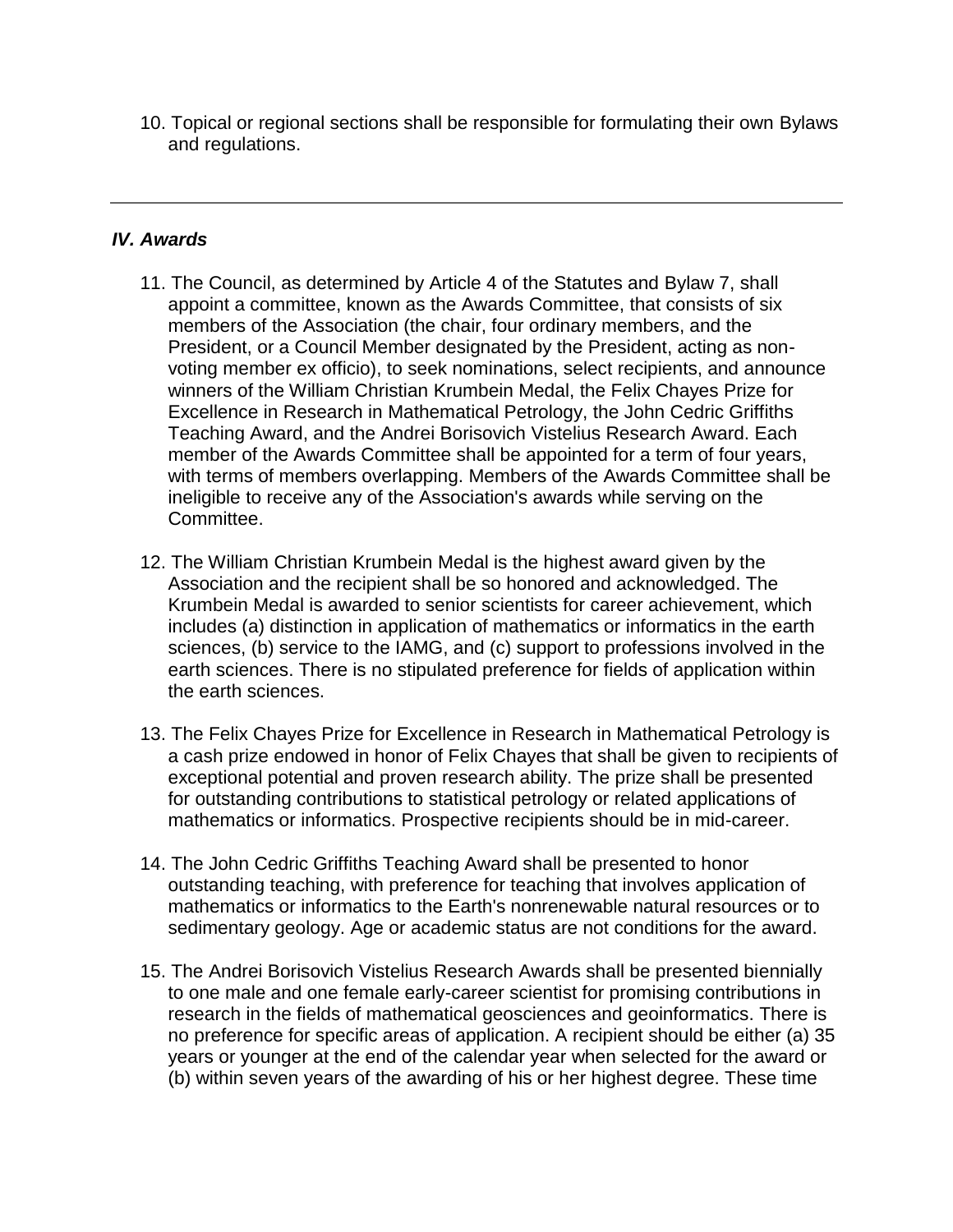limits can be extended for up to two years to address circumstances which have interrupted the nominee's career (i.e., serious illness, child birth, care giver, etc.).

- 16. Each of the four awards shall not be presented more often than every two years. In the event that a qualified recipient is deemed to be unavailable, presentation of an award may be delayed so that it is presented at intervals greater than two years. A specific award may not be presented to a group or an individual more than once.
- 17. The Founders Scholarship shall be presented annually to an outstanding student or post-graduate scientist. This scholarship will be given in honor or memory of individuals who participated in the founding of IAMG in1968 at the 23rd International Geologic Congress in Prague and who subsequently gave significant service to the Association.
- 18. Each IAMG journal may select every year the most outstanding paper. Selection of Best Paper shall be made by a commission appointed by the journal's Editorin-Chief from members of the journal's editorial board and the Association at large. Each selection commission shall consist of at least five members. The President shall serve as non-voting member ex officio of the commission. Awards for best papers shall be recognized in an appropriate fashion.

#### *V. Publications*

19. The Council, as determined by Article 4 of the Statutes and Bylaw 7, shall appoint a committee, known as the Publications Committee, that consists of nine or more members of the Association (the Chair, the Editors-in-Chief of the three IAMG journals, the Newsletter and Website Editor, the Editor of the IAMG Monograph Series, two other IAMG members, and the President, or a Council Member designated by the President, acting as non-voting member ex officio), to co-ordinate matters pertaining to the Association's publications.

### *VI. Special Lecturers*

20. The Council, as determined by Article 4 of the Statutes and Bylaw 7, shall appoint a committee, known as the Lectures Committee, that consists of at least six members of the Association (the Chair, four or more ordinary members, and the President, or a Council Member designated by the President, acting as nonvoting member ex officio), to seek nominations, and select each year an IAMG Distinguished Lecturer. The Distinguished Lecturer preferably shall lecture on subjects in mathematical geoscience in places where IAMG annual meetings are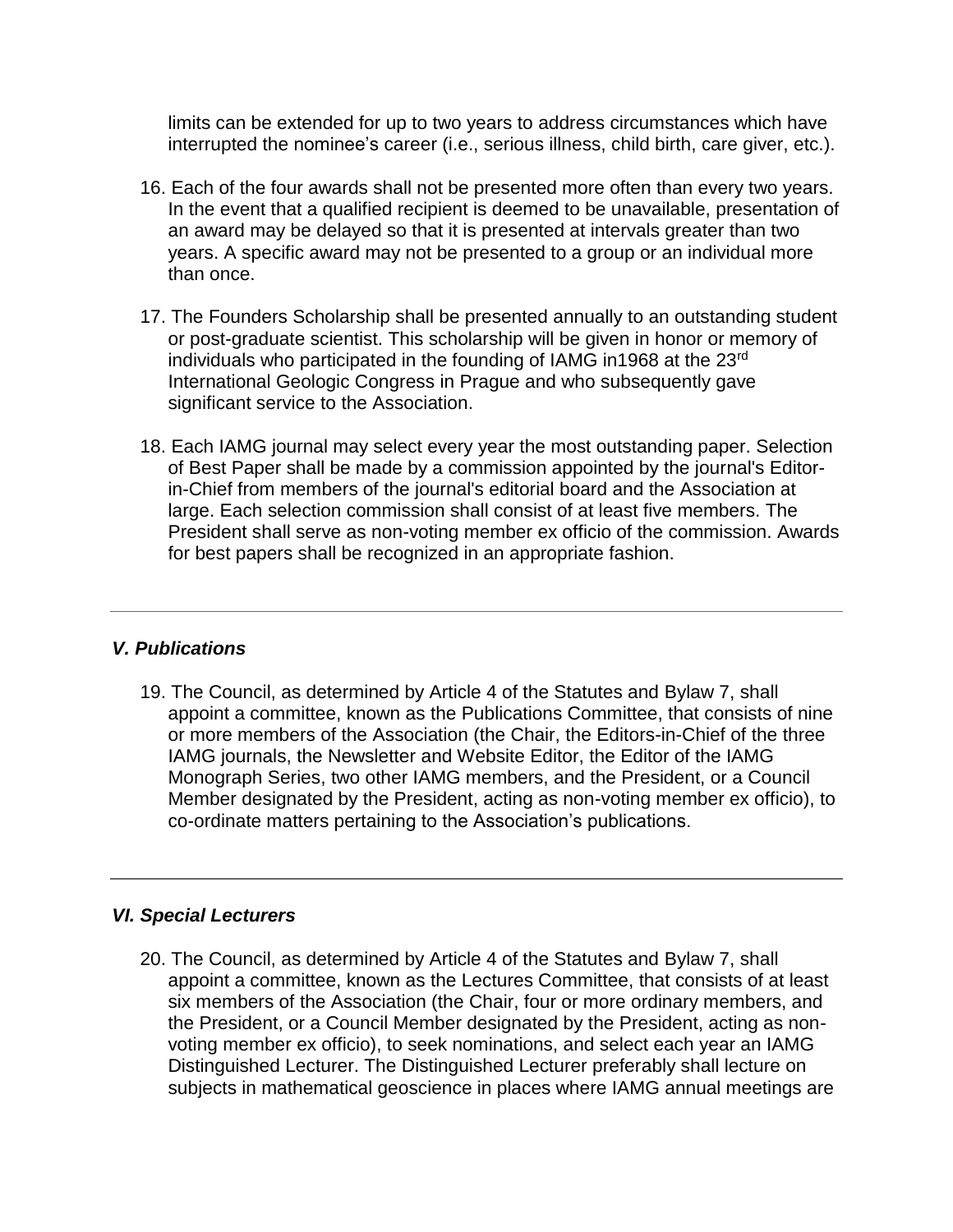not normally held. Members of the Lectures Committee shall be ineligible to be selected as IAMG Distinguished Lecturer while serving on the committee.

21. The Lectures Committee, in accordance with Bylaw 7, shall seek nominations, and select each year a Georges Matheron Lecturer who is a scientist with proven research ability in the field of spatial statistics or mathematical morphology. Members of the Lectures Committee shall be ineligible to be selected as Georges Matheron Lecturer while serving on the committee.

### *VII. Student Affairs*

- 22. The Council, as determined by Article 4 of the Statutes and Bylaw 7, shall appoint a committee, known as the Student Affairs Committee, that consists of at least six members of the Association (including the Chair, four or more ordinary members, and the President, or a Council Member designated by the President, acting as non-voting member ex officio), to seek nominations, and select each year promising students in mathematical geoscience as recipients of student grants for travel to IAMG and IAMG co-sponsored meetings. The Committee Chair shall assist in the annual selection of IAMG members who are to determine winners of the student research grants associated with each of the three IAMG journals. Each member of the Student Affairs Committee shall be appointed for a term of four years, with terms of members overlapping. This committee shall also select and oversee IAMG Student Chapters at universities with mathematical geoscience programs.
- 23. The Council, as determined by Article 4 of the Statutes and Bylaw 7, shall appoint a committee, known as the Curriculum Quality Committee, that consists of six members of the Association (the chair, four ordinary members, and the President, or a Council Member designated by the President, acting as nonvoting member ex officio), to select and accredit courses for Master's Degree students specializing in mathematical geoscience, and for professional development of IAMG Members.

### *VIII. IAMG and IAMG co-sponsored conferences*

24. The Council, as determined by Article 4 of the Statutes and Bylaw 7, shall appoint a committee, known as the Meetings Committee, that consists of at least four members of the Association (the Chair, the IGC Councilor, one or more ordinary members, and the President or a Council Member designated by the President, acting as non-voting member ex officio), to centralize the internal and external coordination and oversight of scientific meetings, both those organized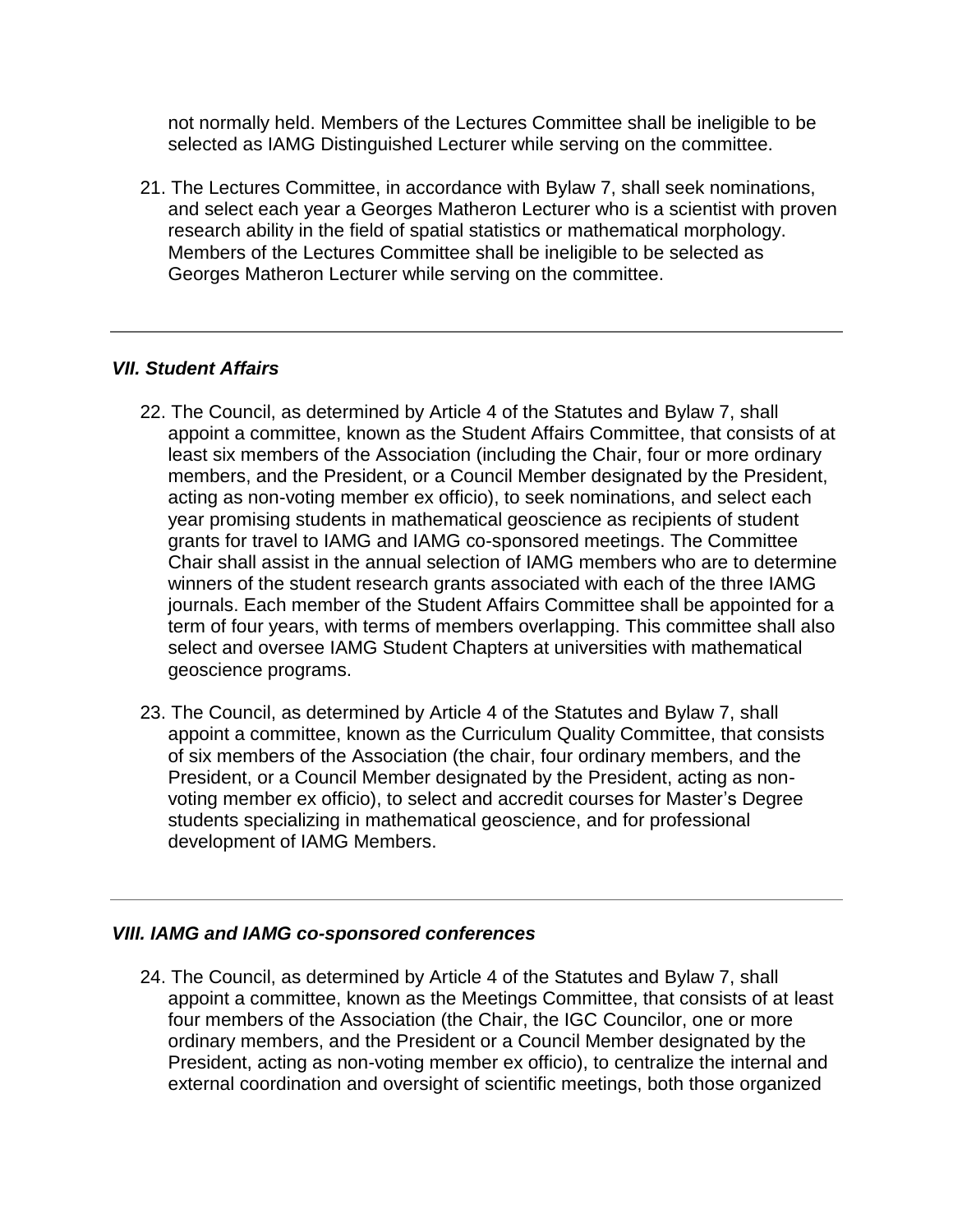by the IAMG and those held by others in which the IAMG is a co-sponsor and organizes one or more sessions.

### *IX. Outreach*

25. The Council, as determined by Article 4 of the Statutes and Bylaw 7, shall appoint a committee, known as the Outreach Committee, that consists of at least seven members (the Chair, the Chair of the Publications Committee, the Newsletter and Website Editor, the Archivist, two or more ordinary members, and the President or a Council Member designated by the President, acting as nonvoting member ex officio) to promote the IAMG and use of mathematics in the geosciences in coordination with international institutions such as the Earth Science Matters Foundation, UNESCO and Young Earth Scientists (YES) by developing brochures, publication of outreach articles and the organization of IAMG booths at scientific meetings.

## *X. Amendments*

26. The Bylaws can be amended only through a General Referendum. Amendment of the Bylaws shall be by simple majority of votes.

## *XI. Rights*

- 27. All IAMG announcements, circulars, etc., shall be made available to each member of IAMG.
- 28. The International Association for Mathematical Geosciences recognizes the principle of human rights as a fundamental requisite for the achievement of mutual understanding among people and promotes the unrestricted flow of ideas by word and image.

### *XII. Annual report*

29. The IAMG shall prepare an annual report of its activities to be submitted to the Executive of the International Union of Geological Sciences.